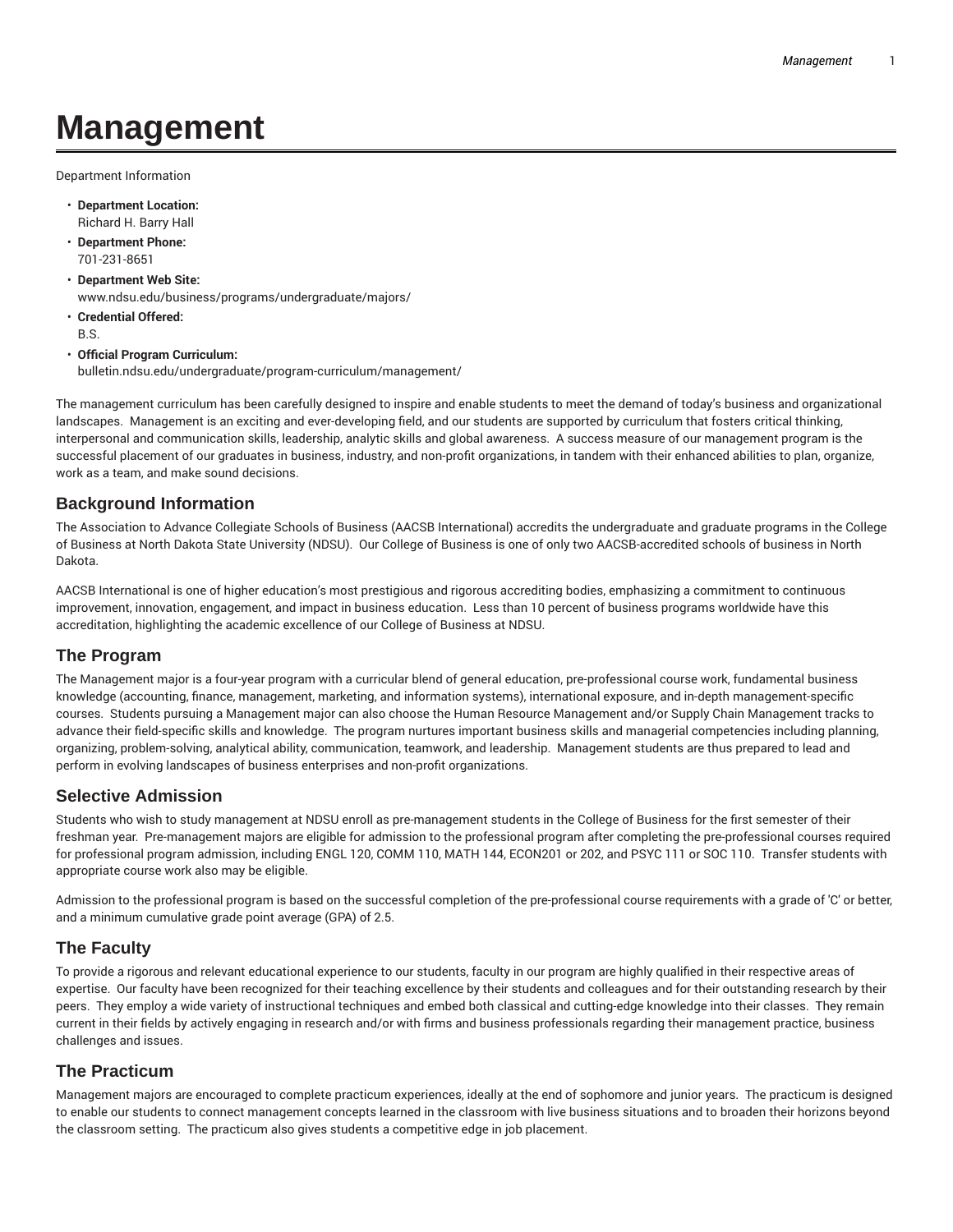### **Career Opportunities**

Graduates with a management major have career opportunities in business, industry, government service, and the non-profit sector, both regionally and globally. Employment opportunities for management majors are significant as the management function exists in every type of business and organization, whether manufacturing or service, small- or large-sized, for-profit or not-for-profit. Major job categories include human resources, supply chain/operations, project management, product/service management, and general management.

#### **The College**

In addition to the management major, the College of Business offers undergraduate majors in accounting, business administration, finance, global business (second major only), marketing, and management information systems. The College of Business also offers five graduate programs including Master of Business Administration, Master of Accountancy, Master of Managerial Logistics, Master of Transportation and Urban Systems, and Doctorate in Transportation and Logistics.

### **High School Preparation**

It is recommended that high school students interested in studying management at the university level take mathematics courses at least through pre-calculus. High school electives in the social sciences, communication, and English also would be of benefit. Students who have satisfactorily completed Advanced Placement courses in Calculus, Economics, English, Communication, and Psychology or Sociology may be immediately eligible for admission to the professional program. Please speak with a professional advisor for more information.

## **Plan of Study**

Please note this is a sample plan of study and not an official curriculum. Actual student schedules for each semester will vary depending on start year, education goals, applicable transfer credit, and course availability. Students are encouraged to work with their academic advisor on a regular basis to review degree progress and customize an individual plan of study.

| Freshman                    |                       |                                           |                |
|-----------------------------|-----------------------|-------------------------------------------|----------------|
| Fall                        | <b>Credits Spring</b> |                                           | <b>Credits</b> |
| <b>ENGL 110</b>             |                       | 4 COMM 110                                | 3              |
| <b>MATH 144</b>             |                       | 4 ENGL 120<br>3 MIS 116<br>3 ECON 202     | 3              |
| <b>PSYC 111</b>             |                       |                                           | 3              |
| <b>ECON 201</b>             |                       |                                           | 3              |
| Gen Ed Wellness             |                       | 2 Non-Major Elective                      | 3              |
|                             | 16                    |                                           | 15             |
| Sophomore                   |                       |                                           |                |
| Fall                        | <b>Credits Spring</b> |                                           | <b>Credits</b> |
| ACCT 200                    |                       | 3 ACCT 201                                | 3              |
| SOC 110                     |                       | 3 STAT 331                                | $\sqrt{2}$     |
| <b>PHIL 216</b>             |                       | 3 Gen Ed Humanities/Fine Arts             | 3              |
| <b>STAT 330</b>             |                       | 3 Gen Ed Science & Technology (w/<br>lab) | $\overline{4}$ |
| Gen Ed Science & Technology |                       | 3 Non-Major Elective                      | 3              |
|                             | 15                    |                                           | 15             |
| Junior                      |                       |                                           |                |
| Fall                        | <b>Credits Spring</b> |                                           | <b>Credits</b> |
| <b>ENGL 320</b>             |                       | 3 BUSN 430                                | 3              |
| <b>FIN 320</b>              |                       | 3 MGMT 330                                | 3              |
| <b>MGMT 320</b>             |                       | 3 MGMT 450                                | 3              |
| <b>MRKT 320</b>             |                       | 3 MIS 320                                 | 3              |
| Gen Ed Cultural Diversity   |                       | 3 300-400 Level Business Elective         | 3              |
|                             | 15                    |                                           | 15             |
| <b>Senior</b>               |                       |                                           |                |
| Fall                        | <b>Credits Spring</b> |                                           | <b>Credits</b> |
| <b>MGMT 360</b>             |                       | 3 BUSN 489                                | 3              |